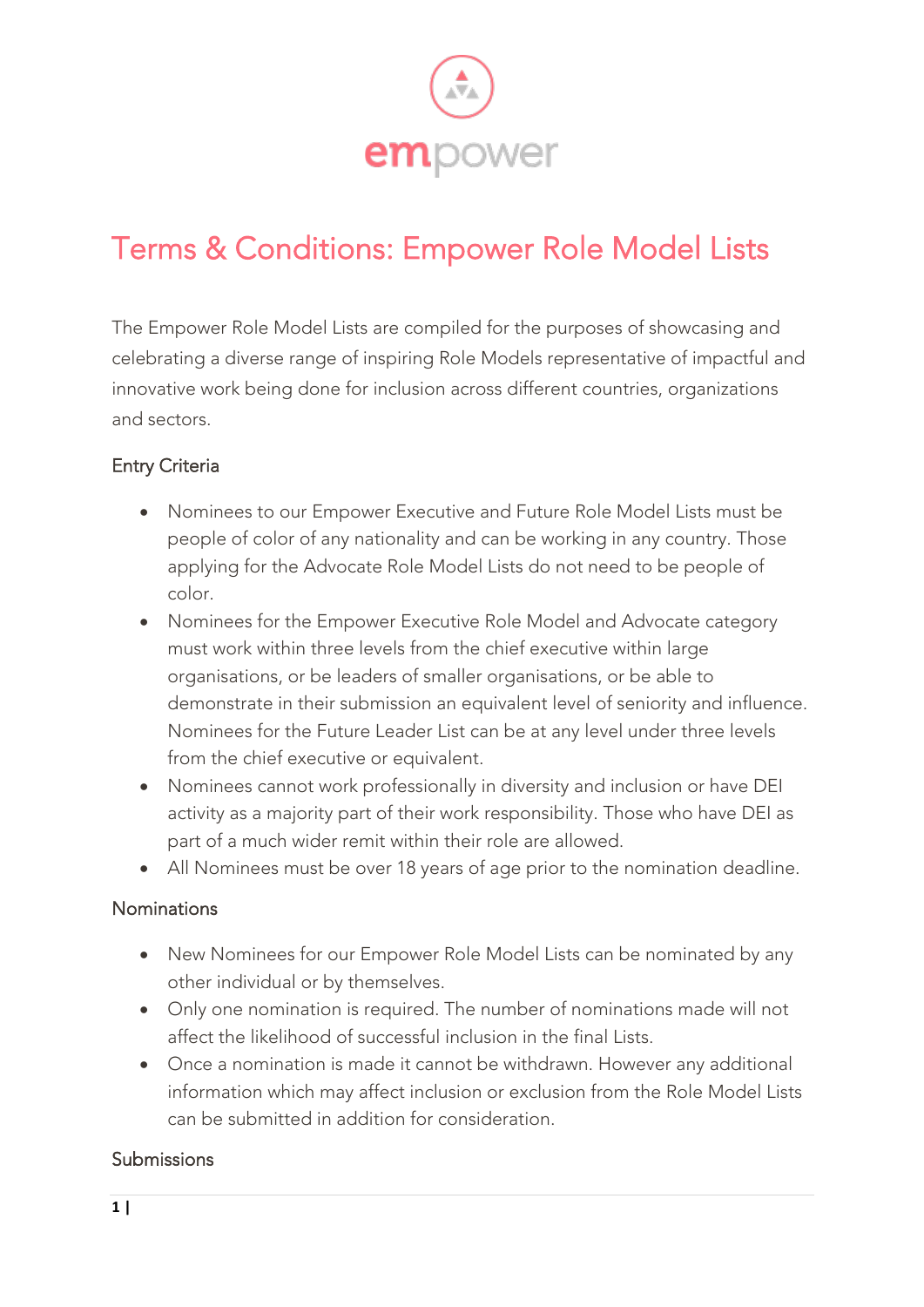

- All Nominees must supply their supporting information by the published deadline to be considered for our Empower Role Model Lists.
- Any information provided (excluding contact details) may be used in content featured within the lists themselves or within related promotional materials. Please clearly indicate in your entry if there is specific information that should remain private only to the judging process.
- Submitting supporting information is a commitment and agreement to appear in our Role Model Lists. Following submission of supporting information, Nominees can only be withdrawn, or their submission changed, at the discretion of INvolve.
- Should an entrant be aware of any historical or current professional or personal behaviour (whether in the public domain or not) which could reasonably be considered to undermine the title of Role Model or counter the known values of INvolve, details must be provided for consideration alongside the submission.

## Criteria and Judging process

- The aim of the Empower Role Model Lists is to showcase a diverse range of inspiring Role Models across different countries, organizations and industry sectors. Judging will be conducted according to the submission guidance provided. However INvolve and the judging panel reserve the right to discretion in the placement of any individual on our Role Model Lists in order to ensure a List which is fully representative of the wide range of different individuals and approaches driving inclusion within business and wider society.
- The judges decisions are final and cannot be contested or appealed.
- Only work conducted in excess of the standard expectations and remit of an entrant's job role will be considered during judging. Work conducted in association or support of INvolve will be considered, however it will not be held in any higher regard than equivalent work with other parties.
- Scoring and categorisations are based purely on the submissions made by the entrant; no further information known or not known by judges will be considered. INvolve reserve the right to request additional information for clarification or to provide evidence supporting statements made. Failure to provide this information can result in the submission being omitted from judging.